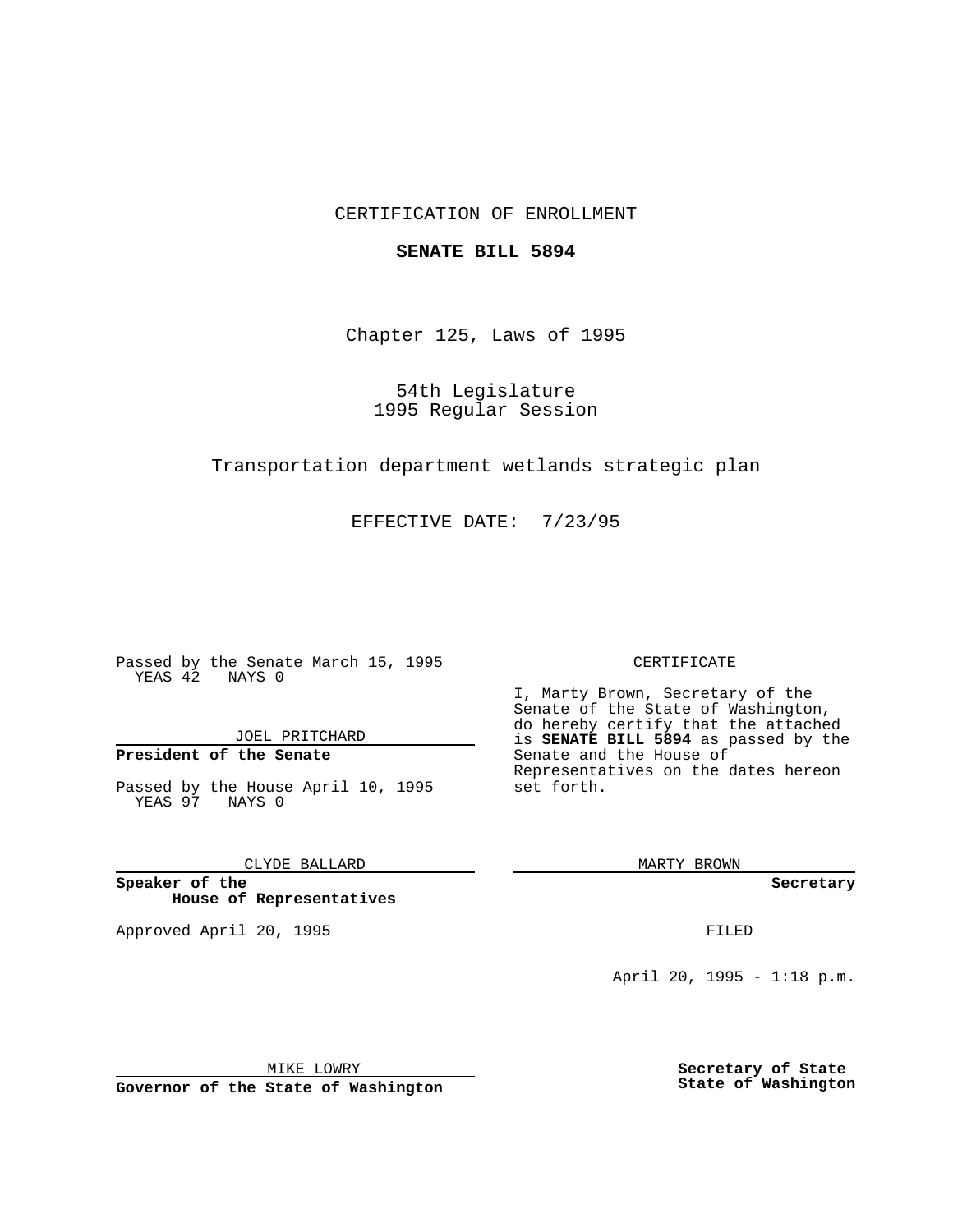## **SENATE BILL 5894** \_\_\_\_\_\_\_\_\_\_\_\_\_\_\_\_\_\_\_\_\_\_\_\_\_\_\_\_\_\_\_\_\_\_\_\_\_\_\_\_\_\_\_\_\_\_\_

\_\_\_\_\_\_\_\_\_\_\_\_\_\_\_\_\_\_\_\_\_\_\_\_\_\_\_\_\_\_\_\_\_\_\_\_\_\_\_\_\_\_\_\_\_\_\_

Passed Legislature - 1995 Regular Session

**State of Washington 54th Legislature 1995 Regular Session**

**By** Senators Prentice, Owen, Haugen, Wood, Kohl, Fairley, Sellar, Rasmussen, Oke, Schow and Winsley

Read first time 02/13/95. Referred to Committee on Transportation.

1 AN ACT Relating to wetlands owned by the department of 2 transportation; and creating a new section.

3 BE IT ENACTED BY THE LEGISLATURE OF THE STATE OF WASHINGTON:

4 NEW SECTION. **Sec. 1.** The department of transportation shall 5 develop a strategic plan for the long-term monitoring and maintenance 6 of wetlands owned by the department. The plan must consider:

7 (1) An evaluation of the long-term monitoring and maintenance costs 8 of existing and planned sites;

 (2) The feasibility of developing wetland banks that could be used by other public entities. Consideration must be given to allocating costs for the initial development of a bank and to prorating ongoing 12 monitoring and maintenance costs;

13 (3) The feasibility of selling, contracting, or transferring title 14 of department-owned wetland bank property or mitigation sites to other 15 public agencies or nonprofit environmental corporations;

16 (4) A legal analysis of the state constitutional prohibition 17 against lending of the state's credit;